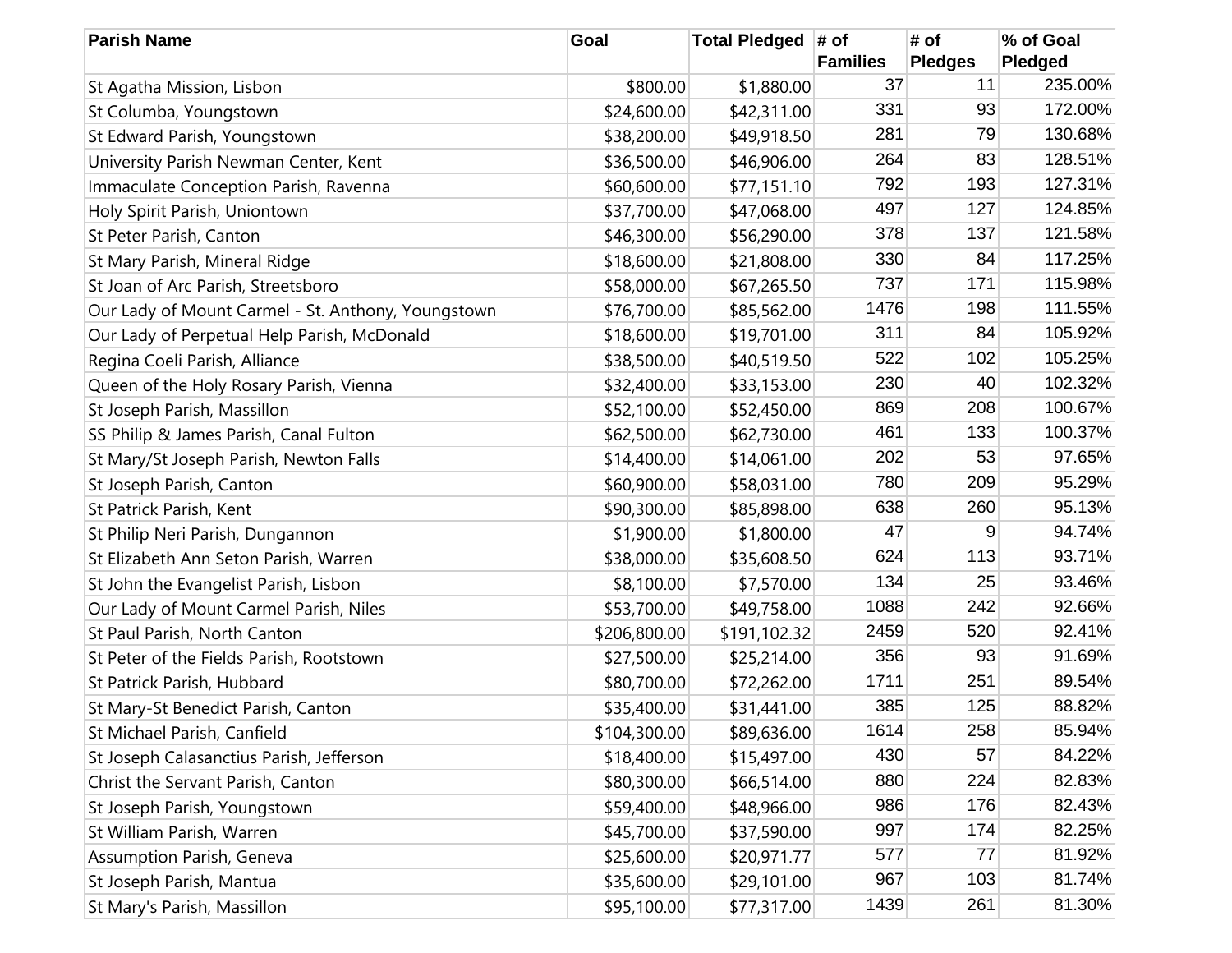| Our Lady of Sorrows Parish, Youngstown      | \$36,000.00  | \$29,192.00  | 602  | 137 | 81.09% |
|---------------------------------------------|--------------|--------------|------|-----|--------|
| St Michael the Archangel Parish, Canton     | \$194,500.00 | \$155,507.00 | 2549 | 404 | 79.95% |
| Our Lady of Lourdes Parish, Columbiana      | \$14,700.00  | \$11,731.00  | 174  | 57  | 79.80% |
| St George Parish, Lisbon                    | \$7,500.00   | \$5,735.00   | 135  | 24  | 76.47% |
| St James Parish, Waynesburg                 | \$23,000.00  | \$17,083.00  | 226  | 69  | 74.27% |
| Holy Trinity Parish, East Liverpool         | \$33,200.00  | \$24,635.00  | 392  | 112 | 74.20% |
| Corpus Christi Parish, Conneaut             | \$30,900.00  | \$22,893.00  | 866  | 107 | 74.09% |
| St Ann Parish, Sebring                      | \$18,100.00  | \$13,375.57  | 495  | 48  | 73.90% |
| Our Lady of the Lakes Parish, North Jackson | \$19,600.00  | \$14,480.00  | 324  | 66  | 73.88% |
| St Anthony/All Saints Parish, Canton        | \$27,500.00  | \$20,283.00  | 681  | 91  | 73.76% |
| St Mary and St Joseph Parish, Warren        | \$53,600.00  | \$39,390.00  | 1447 | 183 | 73.49% |
| St Robert Bellarmine Parish, Cortland       | \$39,000.00  | \$27,872.50  | 919  | 158 | 71.47% |
| St Andrew Parish, Kingsville                | \$10,200.00  | \$7,249.00   | 162  | 31  | 71.07% |
| St Stephen Parish, Niles                    | \$28,000.00  | \$19,806.00  | 671  | 108 | 70.74% |
| Little Flower Parish, Middlebranch          | \$77,400.00  | \$54,723.00  | 1137 | 180 | 70.70% |
| St Mary Parish, Orwell                      | \$12,500.00  | \$8,800.00   | 332  | 43  | 70.40% |
| Basilica of St John the Baptist, Canton     | \$43,300.00  | \$30,425.00  | 418  | 108 | 70.27% |
| Blessed Sacrament Parish, Warren            | \$67,500.00  | \$46,497.00  | 707  | 145 | 68.88% |
| Holy Family Parish, Poland                  | \$133,100.00 | \$90,542.00  | 2181 | 299 | 68.03% |
| Sacred Heart of Mary Parish, Louisville     | \$16,200.00  | \$10,989.00  | 218  | 46  | 67.83% |
| St Ambrose Parish, Garrettsville            | \$15,700.00  | \$10,647.00  | 392  | 65  | 67.82% |
| Holy Family Parish, Navarre                 | \$31,600.00  | \$20,640.00  | 314  | 99  | 65.32% |
| St Joan of Arc Parish, Canton               | \$64,600.00  | \$41,773.00  | 1261 | 206 | 64.66% |
| Our Lady of Perpetual Help Parish, Aurora   | \$81,100.00  | \$52,008.00  | 1291 | 185 | 64.13% |
| St Dominic Parish, Youngstown               | \$45,900.00  | \$29,283.00  | 679  | 102 | 63.80% |
| St Charles Borromeo Parish, Boardman        | \$170,800.00 | \$104,868.53 | 3057 | 473 | 61.40% |
| St Paul Parish, Salem                       | \$49,600.00  | \$30,187.50  | 1304 | 133 | 60.86% |
| St Patrick Parish, Youngstown               | \$37,700.00  | \$22,800.00  | 684  | 74  | 60.48% |
| St Christine Parish, Youngstown             | \$127,500.00 | \$75,809.00  | 2174 | 403 | 59.46% |
| Christ Our Savior, Struthers                | \$57,400.00  | \$33,726.00  | 1555 | 219 | 58.76% |
| Our Lady of Peace Parish, Ashtabula         | \$67,100.00  | \$38,474.00  | 2035 | 165 | 57.34% |
| St Joseph Parish, Alliance                  | \$35,800.00  | \$20,423.00  | 698  | 98  | 57.05% |
| St Thomas the Apostle Parish, Vienna        | \$39,800.00  | \$22,000.00  | 444  | 77  | 55.28% |
| St Jude Parish, Columbiana                  | \$46,300.00  | \$25,495.00  | 769  | 115 | 55.06% |
| Sacred Heart Parish, Rock Creek             | \$12,600.00  | \$6,918.00   | 145  | 37  | 54.90% |
| St Barbara Parish, Massillon                | \$70,200.00  | \$36,680.00  | 659  | 166 | 52.25% |